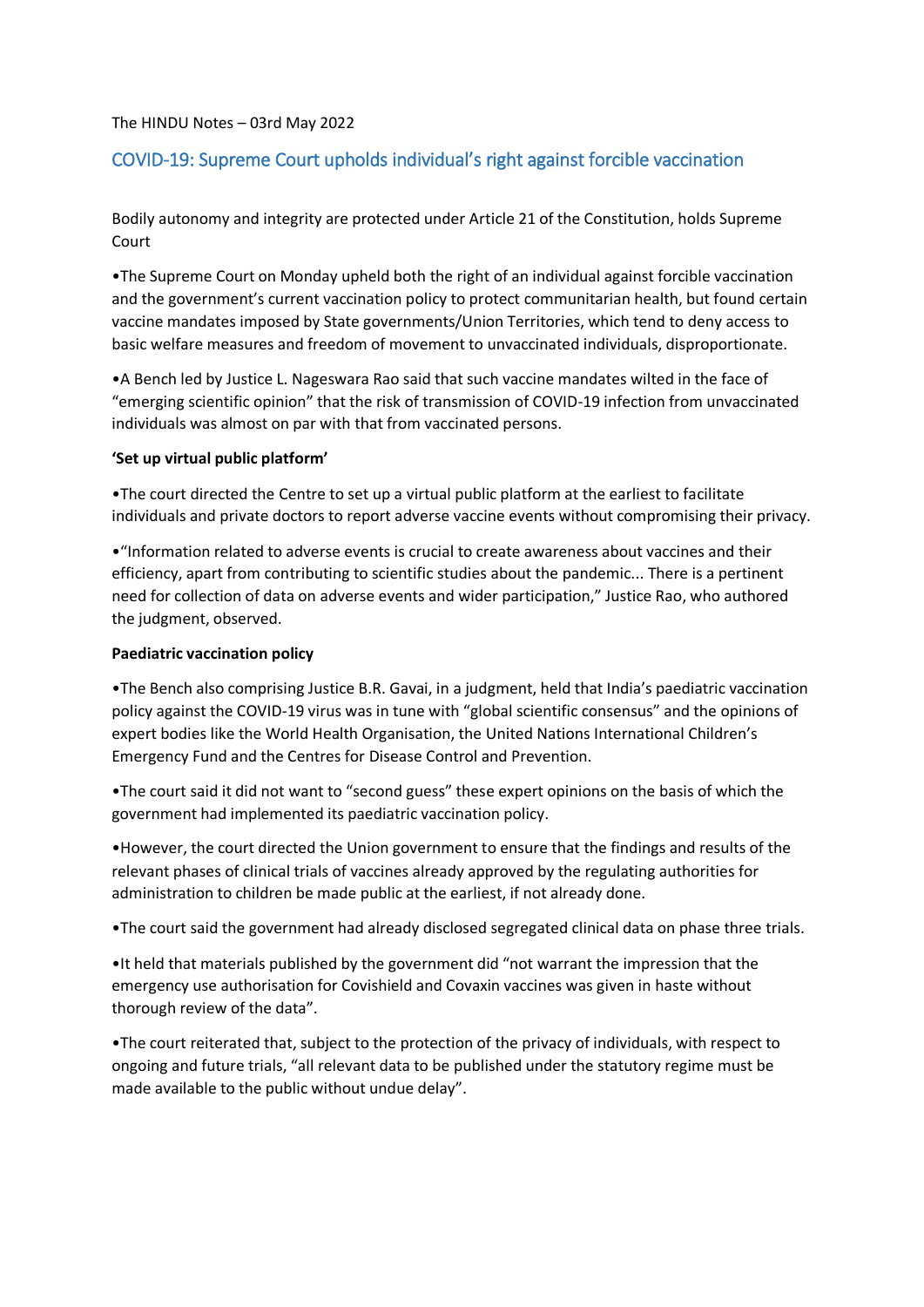•The Bench said though the government had a wide latitude to frame policy affecting public health based on expert medical opinion, the court could not be barred from scrutinising whether the policy was unreasonable, manifestly arbitrary and affected the right to life of individuals.

•The court struck a balance between individual right to bodily integrity and refuse treatment with the government's concern for public health.

•"With respect to bodily integrity and personal autonomy of an individual in the light of vaccines and other public health measures introduced to deal with the COVID-19 pandemic, we are of the opinion that bodily integrity is protected under Article 21 (right to life) of the Constitution and no individual can be forced to be vaccinated," the Supreme Court laid down.

•A person has the right under Article 21 to refuse treatment, the court acknowledged.

•"Personal autonomy of an individual, which is a recognised facet of protection guaranteed under Article 21 encompasses the right to refuse to undergo any medical treatment in the sphere of individual health," Justice Rao observed.

### **'Communitarian health'**

•However, when the issue extended to "communitarian health", the government was indeed "entitled to regulate issues".

•But the government's right to regulate by imposing limits to individual rights for the sake of protecting public health was also open to judicial scrutiny.

•Courts had the authority to review whether the government's interventions into the personal autonomy of an individual and right to access means of livelihood met the "three-fold" requirements as expounded in the Constitution Bench judgment in K.S. Puttuswamy case (the judgment which upheld the right of privacy as a constitutional right under Article 21).

•The three-fold requirements include whether the legality of the limitations imposed by the government on individual rights presupposes the existence of a law. That is, the limitations should be backed by a clear statutory law.

•Secondly, the need for limitations should be proportionate to a legitimate State aim.

•Thirdly, there should be rational nexus between the State's objectives for imposing the restrictions and the means adopted to achieve them.

•The court concluded that the Union government's current vaccination policy met the requirements and "cannot be said to be unreasonable and manifestly arbitrary".

•The policy reflected the "near unanimous views of experts on the benefits of vaccination in addressing severe infection, oxygen requirements, hospital and ICU admissions, mortality rate and stopping of new variants from emerging".

•The judgment did not engage the argument from "certain quarters" that natural immunity offered better protection against the virus, saying "it was not pertinent for the determination of the issue before us".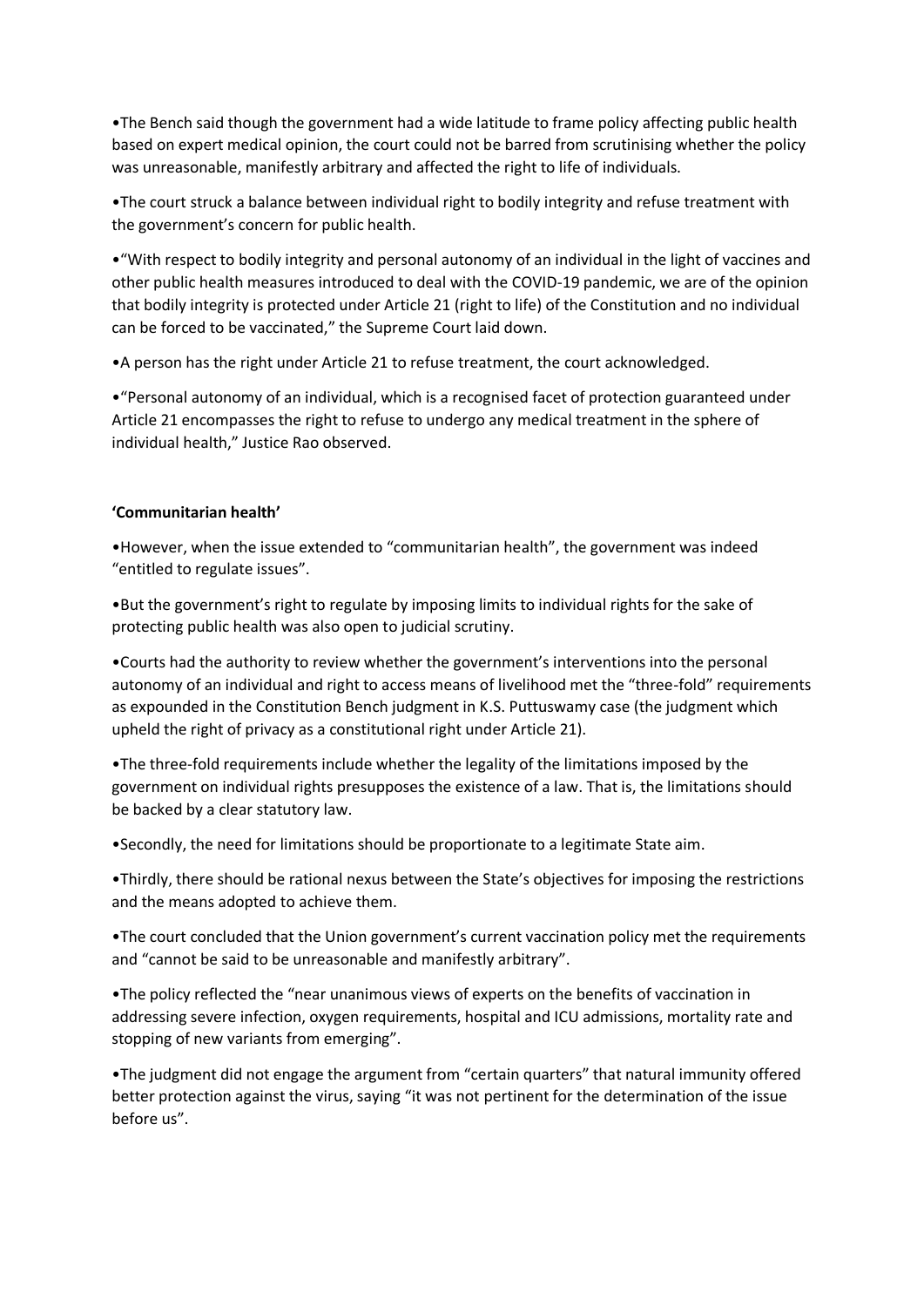•The court, however, said neither the Union government nor the States had produced any "material" to counter the opinion raised in the petition filed by Jacob Puliyel, a former member of National Technical Advisory Group on Immunisation represented by advocate Prashant Bhushan, that a vaccinated individual could spread the virus as much as his or her unvaccinated counterpart.

•"In light of this, restrictions on unvaccinated individuals imposed by various vaccine mandates by the State governments and Union Territories are not said to be proportionate," Justice Rao noted.

•The court hence "suggested" that, as long as the infection rate remained low or until any new development or research justified the imposition of "reasonable proportionate restrictions on unvaccinated individuals", all authorities, including private organisations and educational institutions, review their restrictions for the time being.

•The Bench clarified that "in the context of the rapidly evolving situation presented by the pandemic, our suggestion to review the vaccine mandates imposed by the States/Union Territories is related to the present situation alone and should not be construed as an interference in the lawful exercise of power by the executive to take suitable measures against the spread of infection".

•The judgment was a result of Dr. Puliyel's challenge that certain vaccine mandates notified by States, including those that made vaccination a precondition for accessing any benefits or services, were violative of the rights of citizens and unconstitutional.

## No short circuits: On electric vehicles catching fire

Safety is an imperative and should be built into the cost and utility of electric vehicles

•A spate of incidents related to the burning of electric vehicles (EV) has resulted in the Union government announcing an expert panel to investigate the battery explosions causing them and a few manufacturers recalling batches of electric scooters after some caught fire. EVs have increasingly become a viable transportation device, with more than 11 lakh electric/batteryoperated vehicles registered in India (Vahan database, April 2022). The increase in the utilisation of EVs has also been largely helped by the significant reduction in costs of lithium-ion batteries that have fallen by an estimated 89% since 2010. With climate change concerns driving governments, including India's, to incentivise the shift to EVs, their manufacture for commercial use has undergone an acceleration with an increase in indigenous companies in the Indian market as well. The enhanced use of EVs and utilisation of the underlying technology is welcome as despite the institution of fuel emission norms and building these into fossil fuel-driven vehicles, the shift to EVs from petrol and diesel ones is expected to gain significant net environmental benefits. But it must also be remembered that the Li-ion battery packs that form the core of the technology, are sophisticated devices and there should be no compromise on the inbuilt safeguards.

•As an energy storage scientist explained in The Hindu ('FAQ' page, May 1, 2022), battery fires occur due to the convergence of heat, oxygen and fuel, and the controlled manufacturing of devices is specifically required to prevent these. Engineering higher safety into EVs can result in higher costs but the smooth functioning of Li-ion batteries without accidents is reliant on the absence of "shoddy engineering" and "cutting corner approaches". With long-term device changes in Li-ion batteries such as the use of solid state electrolytes, special safety switches, etc. still some time away in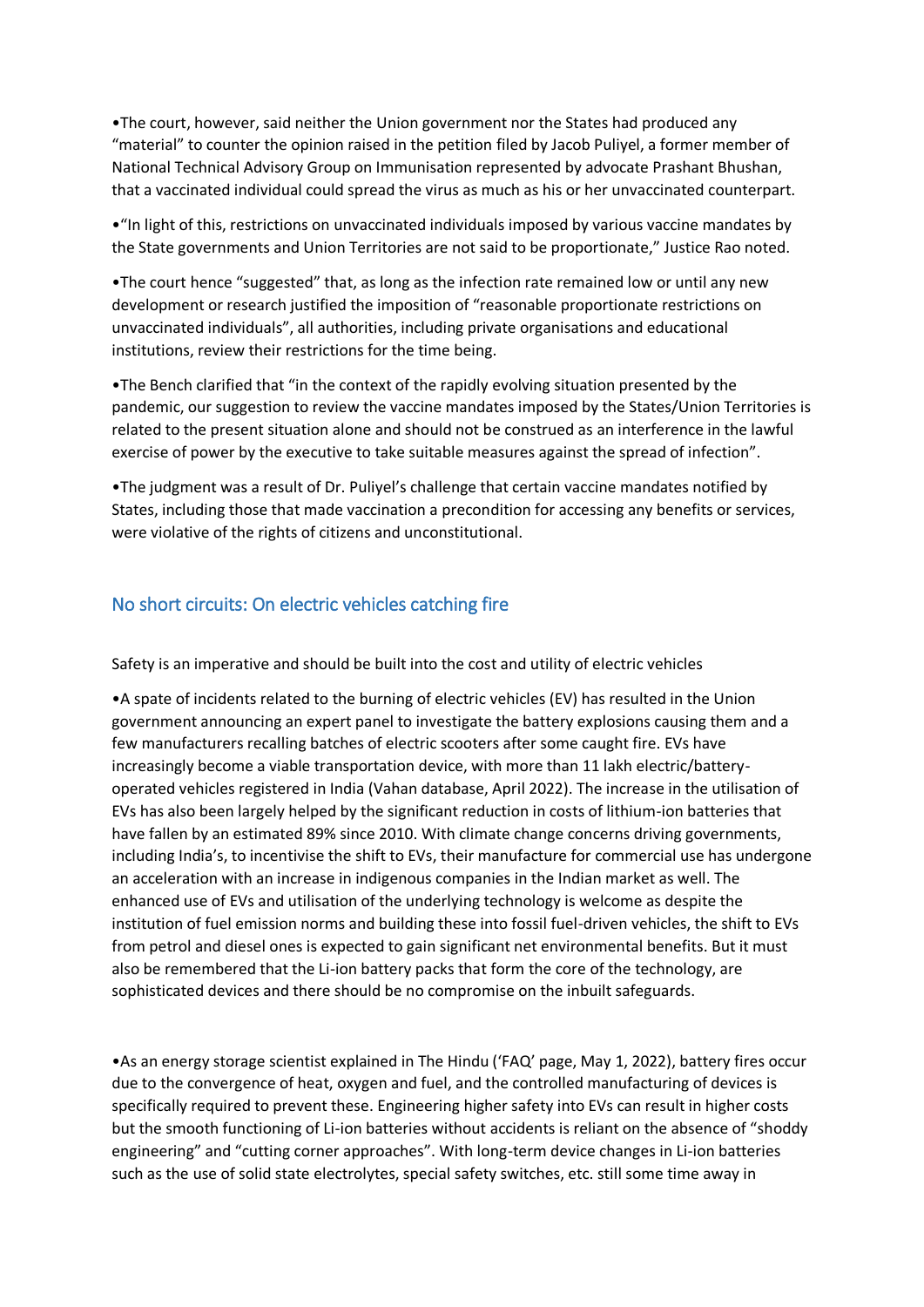implementation, the onus is on manufacturers and regulators to ensure that testing and certification standards related to battery management systems such as devices that prevent accidental shorting of the cells, and thermal management solutions among others are met in existing EV systems and supply chains. Union Transport Minister Nitin Gadkari has said that the Ministry of Road Transport will issue guidelines for EVs which would include tests for compliance with specific safety norms. While the regulation of a fledgling albeit growing sector that has shown a lot of promise but requires adequate safety norms to be put in place is an imperative, manufacturers and other companies in the EV supply chain should also proactively work in recalling defective batches of vehicles and ensuring safety compliance to prevent the recurrence of mishaps.

# The debate on the national language

What were the Constituent Assembly debates about Hindi being made the 'national' language? What happened in 1965?

•The story so far: Remarks by a Hindi actor to the effect that Hindi is the national language of India sparked a controversy recently over the status of the language under the Constitution. Many were quick to point out that there is no national language for India, and that Hindi is the official language of the Union. The official language issue was hotly debated in the Constituent Assembly, and the provisions relating to it were formulated only after a compromise that English shall continue to be used for 15 years.

## **What is the status of Hindi?**

•Under Article 343 of the Constitution, the official language of the Union shall be Hindi in Devanagari script. The international form of Indian numerals will be used for official purposes.

•The Constituent Assembly was bitterly divided on the question, with members from States that did not speak Hindi initially opposing the declaration of Hindi as a national language. Proponents of Hindi were insistent that English was the language of enslavement and that it should be eliminated as early as possible. Opponents were against English being done away with, fearing that it may lead to Hindi domination in regions that did not speak the language.

•There were demands to make Sanskrit the official language, while some argued in favour of 'Hindustani'. There were differences of opinion over the script too. When opinion veered towards accepting Hindi, proponents of the language wanted the 'Devanagari' script to be adopted both for words and numerals. Some advocated that the Roman script be adopted, as it would facilitate faster learning of Hindi. The predominant opinion was in favour of adopting 'international numerals' (the Arabic form used and understood throughout the world) instead of Hindi numerals.

•Ultimately, it was decided that the Constitution will only speak of an 'official language'. And that English would continue to be used for a period of 15 years. The Constitution said that after 15 years, Parliament may by law decide on the use of English and the use of the Devanagari form of numbers for specified purposes.

### **What is the Eighth Schedule?**